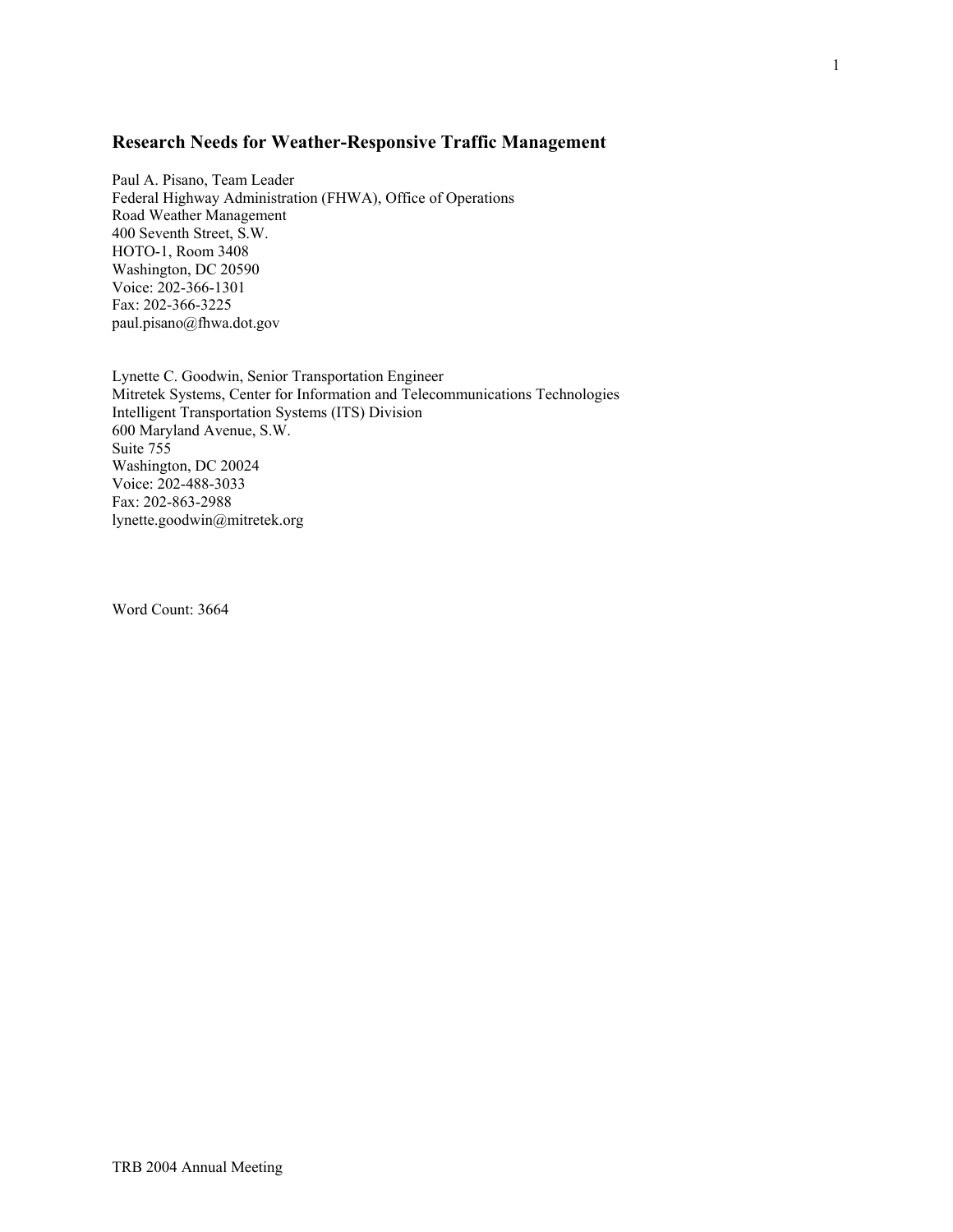Abstract. Weather-responsive traffic management views weather events as non-recurring incidents that can be predicted, observed, and mitigated. This paper reports weather impacts on traffic flow and describes an emerging concept of operations for a system-wide approach to traffic management in adverse weather. The paper discusses this structured approach to assess weather impacts and implement operational strategies that improve safety, mobility, and productivity. Finally, research needs to advance the state-of-the-practice in weather-responsive traffic management are enumerated.

# **INTRODUCTION**

Traffic managers implement a number of strategies such as operating traffic signals on arterial routes, controlling traffic flow on freeways, detecting and managing incidents, and disseminating traveler information to ensure roadway safety and minimize congestion. Weather events and their impacts can be viewed as predictable, nonrecurring incidents that contribute to congestion by reducing capacity—the maximum flow rate at which vehicles can traverse a roadway over a given time period. Every day, weather affects traffic on every road in the nation by impacting pavement conditions, vehicle performance, and driver behavior. Consequently, there is a need for a systematic approach to the significant challenge of managing traffic during inclement weather.

With this in mind, weather-responsive traffic management strategies can be planned and implemented to mitigate weather effects on traffic flow. As with any incident, managers must be able to predict or detect a weather event, assess the nature of the event (e.g., severity, impact area), and manage traffic under less-than-optimal conditions. To prevent weather-related congestion, and lessen the impact of unavoidable congestion, traffic managers need to understand how weather impacts roads and traffic, as well as the benefits of weather-responsive strategies. In spite of the ability to prepare for and manage such incidents, the field of weather-responsive traffic management is in its infancy. This subject is addressed in this paper, which discusses a weather-responsive traffic management concept of operations, developed under the Federal Highway Administration (FHWA) Road Weather Management Program, and research needs to advance the state-of-the-practice in this field.

# **WEATHER IMPACTS ON ROADS AND TRAFFIC**

Weather events such as precipitation, fog, high winds, high water, and extreme temperatures reduce roadway capacity. These events can cause slick pavement, lower traffic speeds, increase speed variability (i.e., a measure of speed uniformity), affect traffic volume, increase delay, and escalate crash risk. Weather impacts can also disrupt access to roads (i.e., lane obstruction or submersion, pavement buckling), and damage road infrastructure (e.g., traffic control devices, communications systems). Large segments of many metropolitan road networks are currently operating at or near capacity. As congestion increases in urban areas, weather events will have an even greater impact on traffic flow (1).

All forms of precipitation can impact traffic operations. Light rainfall or snowfall after extended periods with no precipitation can cause slippery pavement when water mixes with oil, and can reduce freeway speeds by roughly 10 percent. In addition to reducing vehicle traction, heavy rain or snow can reduce visibility distance and cause drivers to increase headway (i.e., or spacing between vehicles), decrease acceleration rates, and reduce freeway speeds by 16 to 40 percent (2, 3). Arterial speeds decline by 10 to 25 percent in rainy, wet pavement conditions and by 30 to 40 percent with snowfall and snowy/slushy pavement (3).

In poor road weather conditions, arterial traffic volumes can decline by six to 30 percent, depending on the time of day (3). A study of Iowa freeways found that traffic volumes decrease by 22 to 36 percent during snowstorms. This study also found that volumes can increase during the early hours of a snowstorm, especially on weekdays (4). A study of weather impacts on a Texas freeway found that rain reduced capacity by 14 to 19 percent (5). It was estimated that, in 1999, capacity on U.S. freeways and principle arterials was reduced by more than 11 percent due to fog, snow and ice (6).

Weather can reduce the effectiveness of traffic signal timing plans designed for use in clear, dry pavement conditions. On arterials with coordinated traffic signals, start-up delay is five percent higher on wet pavement, 23 percent higher in snowy pavement conditions, and 50 percent higher during snowstorms. The number of vehicle stops in adverse weather increases by 14 percent. Travel time delay on signalized routes can increase by 11 to 50 percent depending on weather event severity (3). Analyses of travel time delay on freeways in metropolitan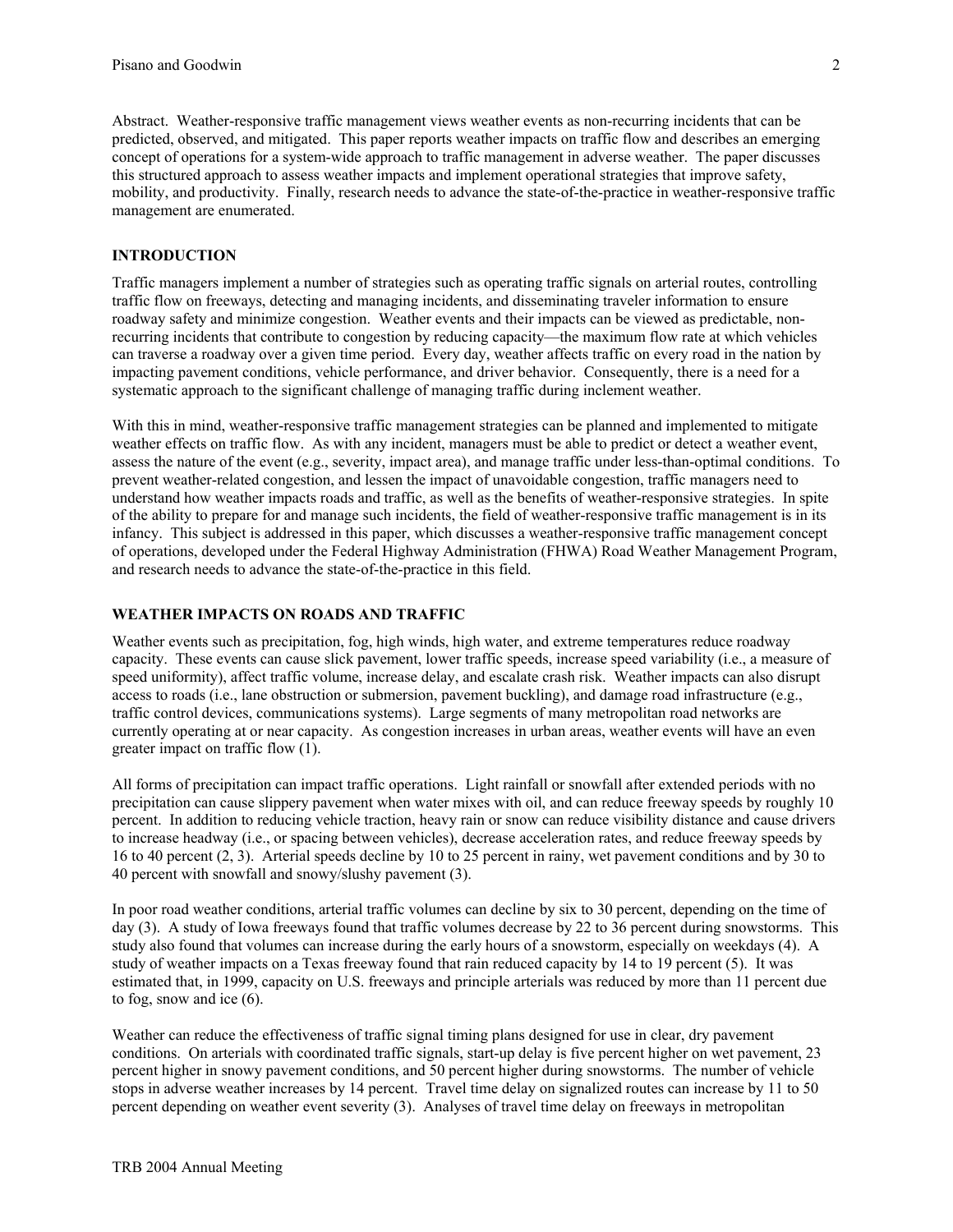Washington, DC demonstrated that average off-peak, travel time increased by 14 percent in the presence of precipitation, high winds, low visibility, and/or slick pavement. A more detailed analysis using Doppler radar data indicated that, during peak periods, travel time increases by roughly 24 percent with precipitation (1). A separate study estimated that, in 1999, 23 percent of the non-recurrent delay on freeways and major arterials was due to snow, ice, and fog events (6).

While snow and ice may be perceived as the greatest threats to traffic operations, national crash statistics indicate that rain and wet pavement have more significant impacts on road safety (7). In 2001, nearly 79 percent of weatherrelated crashes in passenger vehicles occurred on wet pavement and nearly 49 percent happened during rainfall. Further, most hurricane-related deaths result from inland flooding on roads, due to rain after landfall. Over 22 percent of passenger vehicle crashes in 2001 happened under adverse road weather conditions. Each year over 450,000 injury crashes and nearly 6,500 fatal crashes in passenger vehicles take place in rain, sleet, snow, or fog; or when pavement conditions are wet, snowy/slushy, or icy. In 2001, over 615,000 people were injured and more than 6,900 people were killed in these weather-related crashes. In that same year, nearly 19 percent of large truck crashes (i.e., nearly 77,800) occurred on wet, snow-covered, slushy, or icy pavement. Nearly 12 percent of these crashes (i.e., over 48,500) happened in rain, snow, sleet, or fog.

When fog, drifting snow, or blowing dust reduce visibility some drivers reduce speed more than others, increasing speed variance and the risk of overtaking crashes. An analysis of a fog-prone freeway in Utah found that "overly cautious" or "confused" drivers travel at speeds 20 to 50 percent lower than other drivers (9). Multi-vehicle, chainreaction crashes occurring in low-visibility conditions result in fatalities, multiple injuries, and extended road closures. High winds can blow snow, dust, or debris (e.g., tree branches) across roadways causing visibility restrictions and lane obstructions. High winds can also impact vehicle stability by causing vehicles—particularly high-profile tractor-trailers—to be blown over or blown off of roads. Such crashes can cause significant delay due to lane or road closures.

# **WEATHER-RESPONSIVE TRAFFIC MANAGEMENT CONCEPT OF OPERATIONS**

Tackling the impacts of weather on highway operations requires a structured, systematic approach. This evolving discipline is referred to in this paper as weather-responsive traffic management. New weather-responsive traffic management strategies will depend on better forecasts of weather, pavement, and traffic conditions. In this case "better" means timely, accurate, route-specific data at high resolutions comparable in scale to road network databases. As more Intelligent Transportation Systems (ITS) are deployed, Advanced Traffic Management Systems (ATMS) are becoming vital tools for managers and operators in Traffic Management Centers (TMCs). Integration of data from environmental monitoring systems with ATMS would provide managers with tailored decision support based on the unique configuration, characteristics, and microclimatology of an urban road network. The expectation is that, once equipped with this information, traffic managers will be able to take targeted actions to respond to or mitigate weather impacts on traffic flow.

To facilitate the development of such integrated solutions, a concept of operations for weather-responsive traffic management was drafted (*10*). This draft report is intended to initiate discussion about the development, testing, and deployment of effective traffic management tools for response to weather threats. It addresses weather information needs of traffic managers, road weather data collection, assessment of weather impacts, and the effects of various strategies on operational objectives. Building upon a number of successful tools that have been implemented to date, the concept of operations presents a systematic context consistent with broader traffic management strategies.

This framework will enable traffic managers to fully understand weather impacts and embrace tools to achieve more effective, efficient operations under weather threats. The concept of operations does not propose weatherresponsive traffic management to be a new set of rules added to current practices. Rather, it proposes to better incorporate weather information and decision support into current operational procedures. With relevant road weather data integrated into the information stream, traffic managers will be able to better address the impacts of weather on operational objectives and expand the benefits of their systems.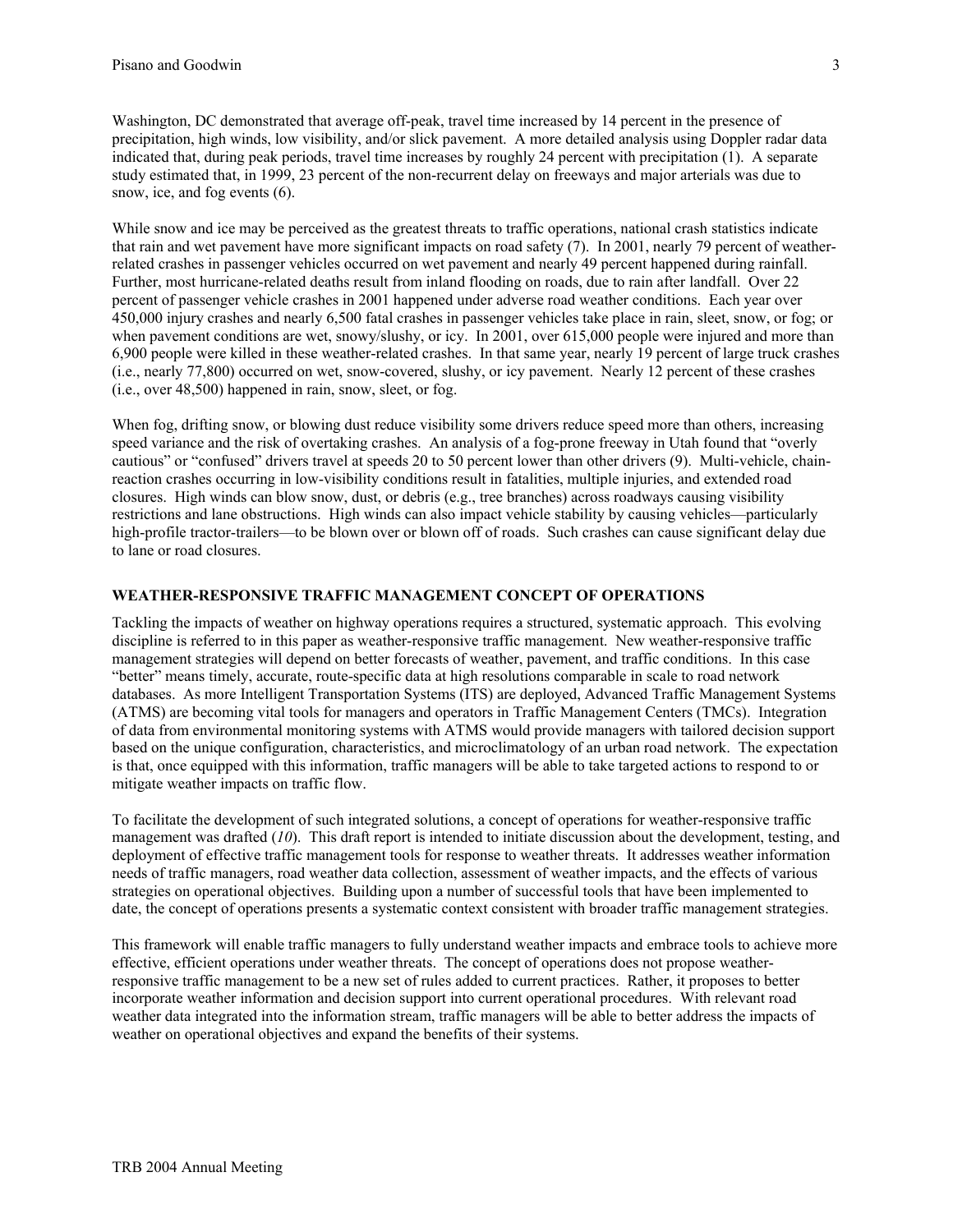## **Assessment of Weather Impacts on Basic Operational Objectives**

Under all conditions, independent of weather, traffic managers have three basic operational objectives that drive their decisions: ensuring road safety by reducing crash risk, improving mobility by achieving stable traffic flow, and increasing agency productivity by minimizing operating costs. Many managers operate from TMCs where ITS components allow them to centrally monitor road conditions and control traffic flow, disseminate pre-trip and enroute traveler information, as well as share data and coordinate with other managers. Based upon prevailing road weather conditions, managers can make decisions and take actions that optimize traffic flow on road networks.

Knowledge of prevailing conditions is gained by access to road weather information—both observations and predictions. The information from environmental observing systems can be used to track the location and movement of weather fronts and storm cells. Such dynamic weather assessments could result in targeted decision making by traffic managers, leading to more efficient network operation over the life of a weather event as it traverses a metropolitan area. When one considers that even minor changes in a single weather variable, such as air temperature, can cause one storm to produce snow during the morning peak period and rain in the evening, then it is clear that managers must have at their disposal many different strategies to achieve their objectives.

The concept of operations proposes that managers utilize road weather information, combined with traffic flow data, to assess the impact of various weather events on highways. Such information can then aid in the design and implementation of weather-responsive strategies that improve mobility and safety on road segments with increased congestion or more frequent crashes during adverse weather (e.g., fog-prone bridges, sharp curves). Transportation agencies can also enhance productivity when traffic managers coordinate and share resources with maintenance and emergency managers. The benefits of infrastructure investments can be maximized by integrating ATMS with Road Weather Information Systems (RWIS) deployed for winter maintenance or flood monitoring. A coordinated approach to system design and expansion (e.g., collocating weather sensors and vehicle detectors) can significantly reduce the costs of procuring, operating, and maintaining the infrastructure and information systems that support the basic operational objectives. Intra-agency coordination facilitates efficient traffic flow across jurisdictional boundaries, promotes more efficient personnel management (e.g., scheduling of TMC staff, snowplow drivers, and emergency responders), and reduces the time to treat routes or repair damaged infrastructure.

#### **Operational Strategies and Transportation Outcomes**

To aid in this structured approach to weather-responsive traffic management, the concept of operations highlights three types of road weather management strategies—advisory, control, and treatment strategies (*11*). Advisory strategies provide information on prevailing and predicted conditions to the traveling public. In a manner similar to current travel advisories, traffic managers would utilize motorist warning systems to inform drivers of low visibility, slick pavement, high winds, and flooding. Strategies include activation of flashing beacons atop static signs, posting warnings on Dynamic Message Signs (DMS), and broadcasting messages via Highway Advisory Radio (HAR). The provision of road weather information is an advisory strategy used to influence the decisions of travelers (e.g., route choice, departure time, travel speed). Such advisory strategies are being deployed today in many areas. By integrating better atmospheric and pavement data with traffic flow, incident, and construction data, more timely and accurate messages could be communicated to travelers. Additionally, the information can serve as the basis of route-specific road condition reports and travel forecasts through web sites and interactive telephone systems (e.g., 511—the national traveler information telephone number).

Advisory strategies are often used in combination with control strategies, which are another aspect of the concept of operations. Control strategies alter the state of roadway devices to permit or restrict traffic flow and regulate roadway capacity. Weather-related signal timing plans modify cycle lengths, splits, and offsets to accommodate changes in driver behavior and decrease arterial delay (e.g., vehicle stops). Speed management involves the determination of safe freeway speeds based upon visibility, pavement, traffic volume, and/or vehicle classification data. With an ITS, safe speeds can be computed and automatically conveyed to motorists via HAR, DMS, or Variable Speed Limit (VSL) signs. When travel conditions are unsafe, traffic managers may restrict access to affected bridges, specific lanes, entire road segments, or designated vehicle types (e.g., high-profile vehicles). Ramp gates, lane use control signs, flashing beacons, HAR, and DMS are typically employed to alert motorists of weather-related hazards and access restrictions.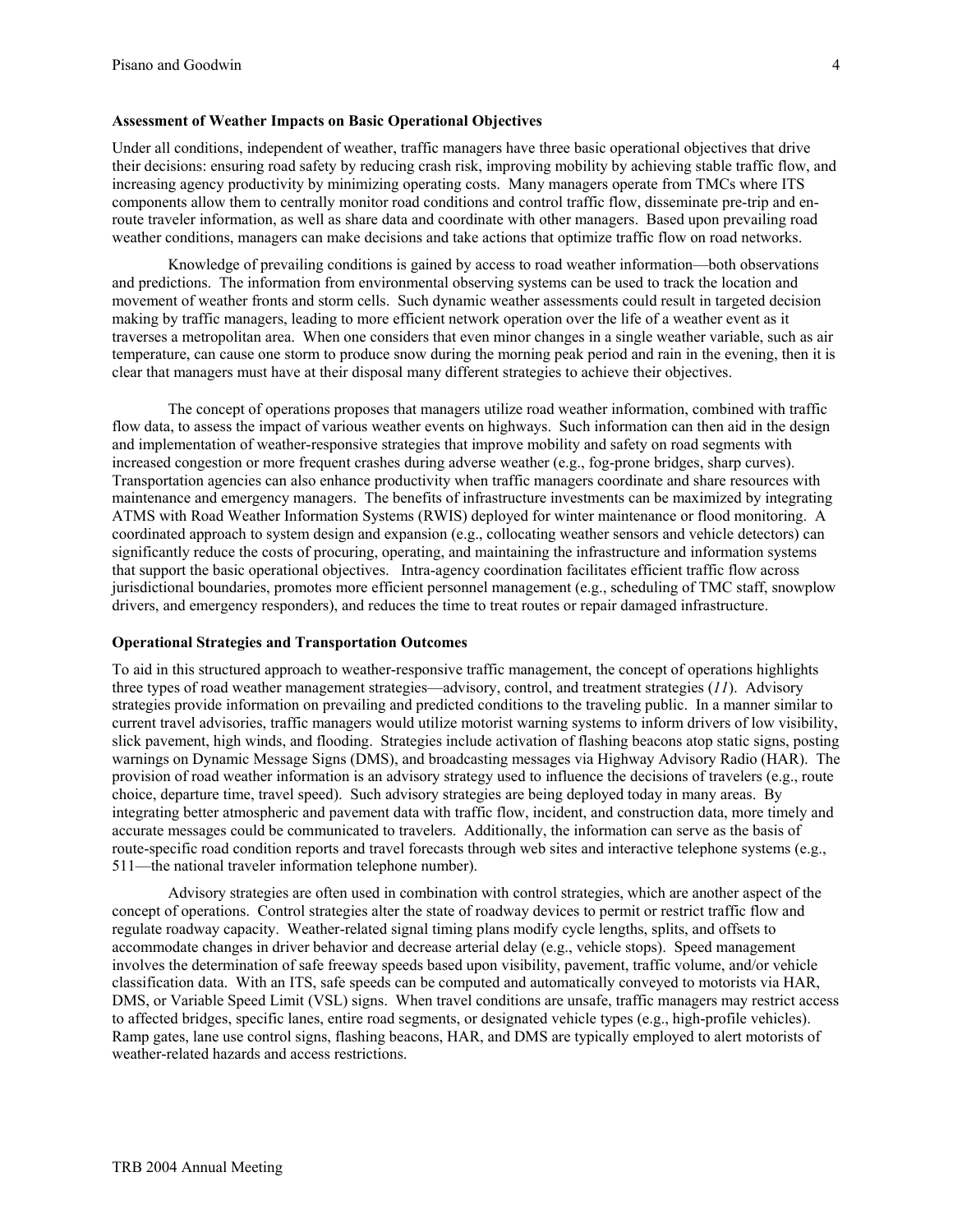Treatment strategies (e.g., anti-icing, fog dispersal) are the third type of strategy described in the concept of operation. These strategies supply resources, such as salt and sand, to roadways to minimize or eliminate weather impacts. Many treatment strategies involve coordination of traffic, maintenance, and emergency managers. By communicating and coordinating activities, these managers can quickly restore capacity lost to snow and ice accumulation, submerged lanes, or damaged infrastructure.

In the weather-responsive traffic management concept of operations, advisory, control, and treatment strategies are implemented in response to weather threats to help travelers make informed decisions and avoid hazards, reduce crash frequency and severity, decrease weather-related delay and congestion, as well as minimize operating and maintenance costs. Currently, these strategies are executed to mitigate localized weather impacts on relatively short road segments. To achieve weather-responsive traffic management benefits, as envisioned in the concept of operations, network-wide solutions are required to complement the site-specific strategies.

### **Weather-Responsive Traffic Management Case Studies**

Case studies of successful operational strategies used on an arterial route, a freeway segment and a bridge

are presented to illustrate how weather-responsive traffic management can improve transportation outcomes. In the City of Clearwater, Florida traffic signal timing is changed automatically during frequent afternoon thunderstorms. These storms cause significant increases in traffic exiting Clearwater Beach via the Memorial Causeway (i.e., State Route 60) shown in Figure 1. When an electric rain gauge near the beach senses a predetermined amount of rainfall, the signal system computer issues a preemption command to 14 signals along the route. Signal controllers execute new timing plans with longer green times for inbound approaches. When vehicle detector data indicates that the traffic volume has returned to normal, the central computer restores normal signal timing plans. By modifying traffic signal timing in response to rain, the signal system computer prevents traffic congestion and enhances mobility.



**FIGURE 1 City of Clearwater Map.** 

The Idaho Department of Transportation (DOT) installed a motorist warning system on a 161-kilometer (100-mile) section of Interstate 84 that was prone to multi-vehicle crashes when visibility was reduced by blowing snow, blowing dust and/or precipitation. Data from environmental sensors and vehicle detectors deployed along the freeway are transmitted to a central computer. The computer sounds an alarm when field data indicates that visibility has fallen below a predetermined threshold or that driving conditions are deteriorating. When alerted, traffic managers decide which advisories to issue and activate DMS. As shown in Table 2, disseminating advisory information in hazardous conditions prompts drivers to reduce speed, which lowers crash risk and improves safety.

| <b>Road Weather Conditions</b>       | <b>Speed without</b><br><b>Advisories</b> | <b>Speed with</b><br><b>Advisories</b> | <b>Speed Reduction</b><br>due to Advisories |
|--------------------------------------|-------------------------------------------|----------------------------------------|---------------------------------------------|
| High Winds (over 32.2 kph or 20 mph) | 88.1 kph (54.8 mph)                       | 68.0 kph (42.3 mph)                    | 23 percent                                  |
| High Winds & Precipitation           | 75.6 kph (47.0 mph)                       | 66.2 kph (41.2 mph)                    | 12 percent                                  |
| High Winds & Snow-Covered Pavement   | 87.9 kph (54.7 mph)                       | 56.9 kph (35.4 mph)                    | 35 percent                                  |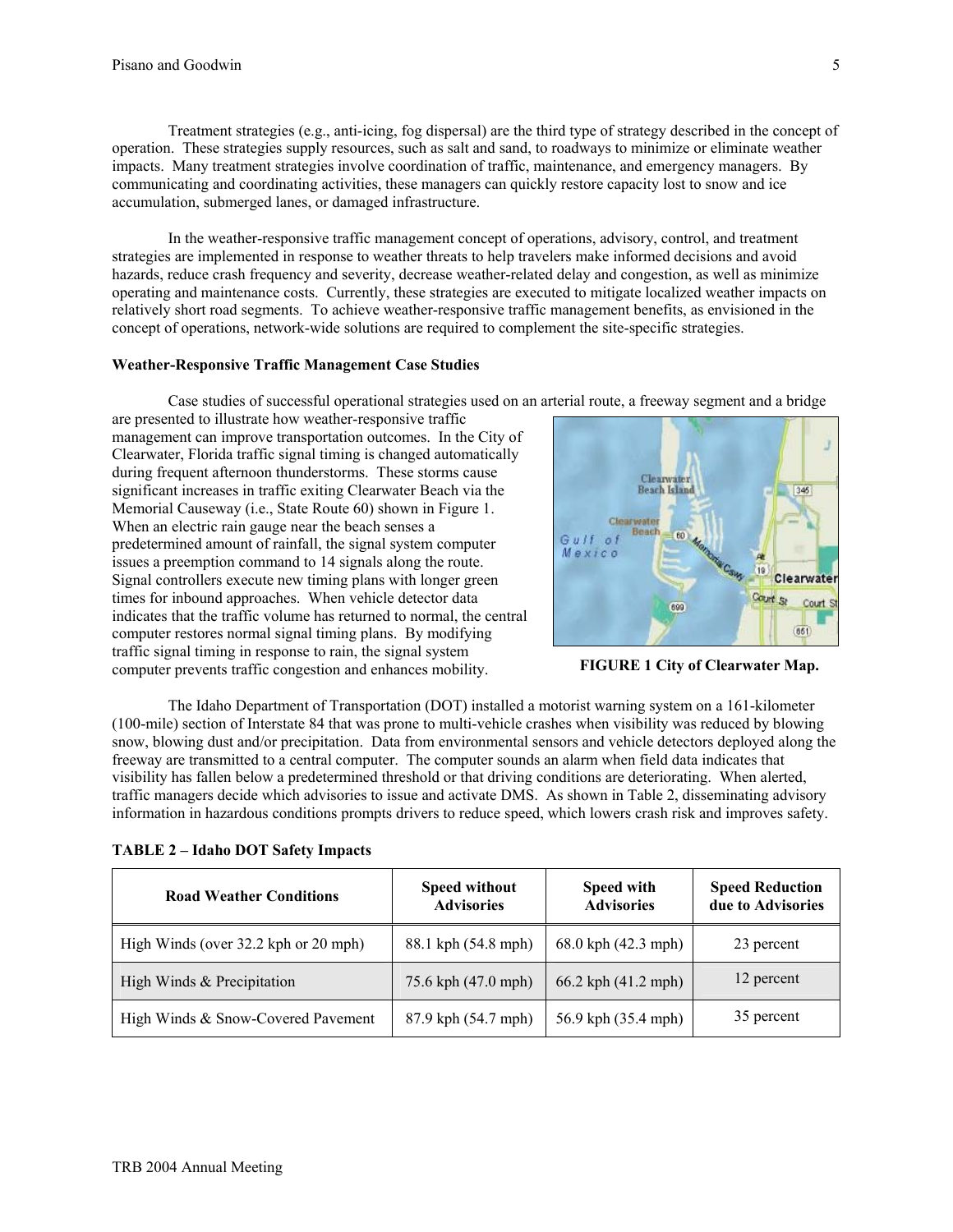Following a 193-vehicle crash on the Interstate 10 Bay Bridge in 1995, the Alabama DOT deployed and began operating a fog warning system in September 2000. Video from Closed Circuit Television (CCTV) cameras and data from visibility sensors installed on the seven-mile bridge are transmitted to a central computer. When fog is observed via CCTV, operators consult the computer to view visibility distance in six independently operated zones. As shown in Table 1, warnings are posted on DMS and speed limits are reduced with VSL signs based upon conditions in each zone. In very low visibility, Highway Patrol officers are dispatched to close the bridge. The warning system has improved safety by reducing average speed and minimizing crash risk in low visibility conditions.

| <b>Visibility Distance</b>                           | <b>Advisories on DMS</b>                               | <b>Other Strategies</b>                                                                   |  |
|------------------------------------------------------|--------------------------------------------------------|-------------------------------------------------------------------------------------------|--|
| Less than $274.3 \text{ m}$<br>$(900 \text{ ft.})$   | "FOG WARNING"                                          | Speed limit at 65 mph (104.5 kph)                                                         |  |
| Less than $201.2 \text{ m}$<br>$(660 \text{ ft.})$   | "FOG" alternating with "SLOW, USE LOW<br>BEAMS"        | • "55 MPH" on VSL signs<br>• "TRUCKS KEEP RIGHT" on DMS                                   |  |
| Less than $137.2 \text{ m}$ .<br>$(450 \text{ ft.})$ | "FOG" alternating with "SLOW, USE LOW<br>BEAMS"        | $\bullet$ "45 MPH" on VSL signs<br>• "TRUCKS KEEP RIGHT" on DMS                           |  |
| Less than $85.3$ m.<br>$(280 \text{ ft.})$           | "DENSE FOG" alternating with "SLOW, USE"<br>LOW BEAMS" | • "35 MPH" on VSL signs<br>• "TRUCKS KEEP RIGHT" on DMS<br>• Street lighting extinguished |  |
| Less than $53.3 \text{ m}$ .<br>$(175 \text{ ft.})$  | I-10 CLOSED, KEEP RIGHT, EXIT 1/2 MILE                 | Road Closure by Highway Patrol                                                            |  |

**TABLE 1 – Alabama DOT Low Visibility Warning System Strategies** 

# **RESEARCH NEEDS TO SUPPORT THE CONCEPT OF OPERATIONS**

Additional work is needed to advance the state-of-the-practice and make the concept of operations a reality. Better analysis tools, models, and integrated solutions will lead to more efficient operation of highways during adverse weather. The concept of operations highlighted the following key questions.

- What data, processes, and procedures are needed by traffic managers to support weather-responsive traffic management?
- How should weather-related data, processes, and procedures be integrated with other transportation management systems and activities?
- What additional resources are needed to support weather-responsive traffic management?

To provide traffic managers with decision support, further research must be conducted to design, prototype, and test high-resolution predictions of surface weather, pavement, and traffic conditions. Investigators must determine how different weather events impact traffic demand, travel speeds, and roadway capacity to examine and understand weather effects on intersection, interchange, and overall network operation. To that end, FHWA recently initiated a study to baseline the use of weather information in TMCs. This study builds upon a brief FHWA survey, conducted in 2001, which revealed that most TMCs receive some general weather information and over 60 percent use customized weather products (e.g., pavement temperature predictions). Only a few of the centers integrated weather data into operating systems.

Applied research conducted in TMCs will help system developers understand user needs, integrate pavement and weather data with ATMS, and determine the most effective means of presenting environmental information to traffic operators. Research is also required to provide additional resources and develop systematic weather-responsive traffic management strategies. Key issues to be explored include better understanding of driver behavior in adverse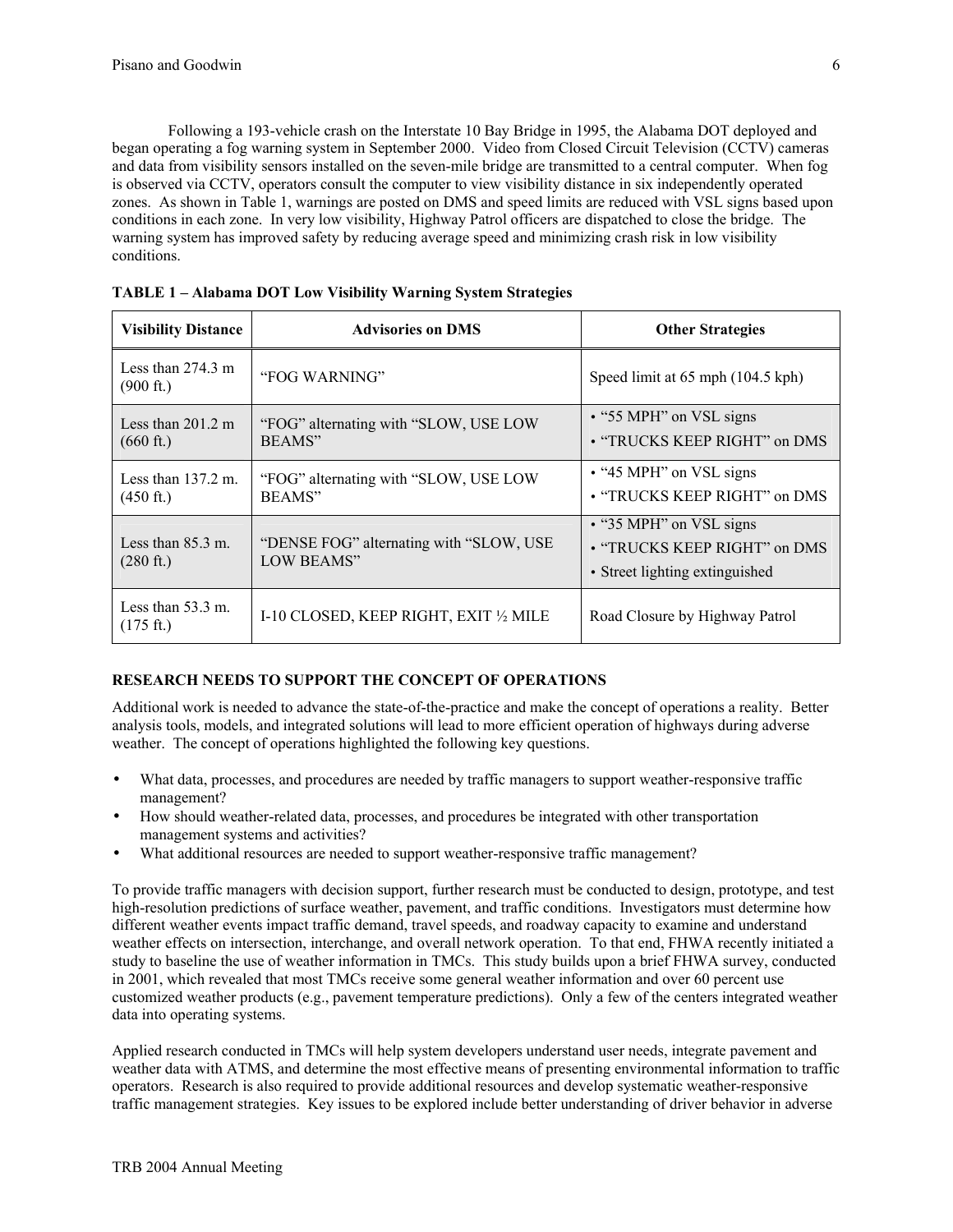Given these extensive research needs, it seems reasonable to pursue a broader road weather research program. Resources to carry out road weather data collection and research are currently inadequate, undedicated, and limited by authorization levels. The FHWA Road Weather Management Program advocates the establishment of a national steering committee of transportation, public safety, and meteorological professionals to promote a research agenda including advanced weather research and applied research to prototype and validate integrated solutions for transportation managers.

# **CONCLUSION**

Weather-responsive traffic management is a truly interdisciplinary endeavor requiring a thorough understanding of the impact of adverse weather on safety, mobility, and operations. Armed with accurate, timely, route-specific road weather information, traffic managers can apply a variety of strategies in a systematic manner to achieve optimal traffic flow on freeways and arterials in urban road networks. Current practice has shown that weather-responsive traffic management strategies are effective when applied to short highway segments. To fully achieve  $21<sup>st</sup>$  century operations with 21<sup>st</sup> century technologies, additional research and development are needed to advance integrated, network-wide solutions for advising travelers and controlling traffic flow in adverse weather.